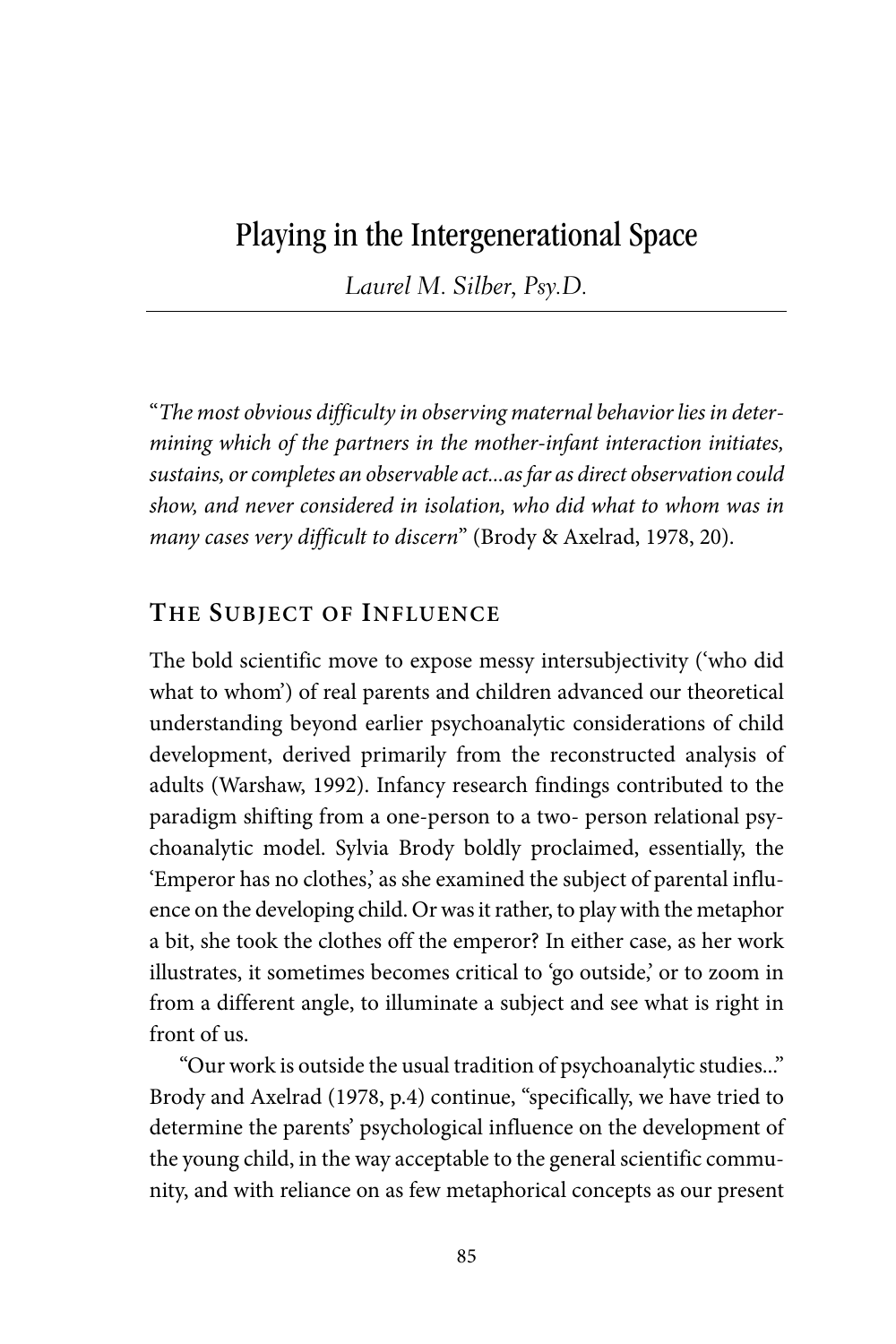psychoanalytic knowledge allows." To be clear, the objective was to replace reliance on the Oedipal Complex as a conceptual basis of child development with scientific data. The one‐person notion of the analyst as neutral or free of influence was further deconstructed in the act of fixing the lens on 'what is really happening' in development between a parent and a child. This kind of empirical research became important to shifting technique in the relational turn within psychoanalysis. As a result of our enhanced understanding of developmental phenomena, the change process itself became better understood.

The boundaries between mother and infant (and by extrapolation, self and other), as Brody and Axelrad observed, were difficult to discern. Further articulation of this interaction from infancy research has given us rich concepts such as dyadic systems view (Beebe & Lachmann, 2003), implicit relational knowing (Lyons‐Ruth, 1998), reflective functioning and mentalization (Fonagy, 2002, Slade, 2008), negative maternal attributions (Lieberman, 1997), and dyadic expansion of consciousness model (Tronick, 2007), for highlighting co-created procedural level processes that are highly influential to the change process. This confluence of findings was further augmented by attachment research (Main & Hesse, 1999) with special emphasis on the findings from the Adult Attachment Interview (George, Kaplan, & Main, 1984, Steele & Steele, 2008). The Boston Change Process Study Group (2010) collaborated across this prodigious area of child developmental research for its new implications for psychoanalytic technique. Infancy research essentially created a foundation for a bottom up model of child development. The import of the findings for the change process was a technical shift away from the emphasis on verbal interpretation of repressed unconscious material to co-creating or tri‐creating (therapist, parent and child) emergent experience in the intersubjective space of the treatment relationship. Unformulated experience becomes known and 'thought about' through play and enactment. Dissociated experience becomes, through shared knowing, less a haunting influence disorganizing the quality of attachment to earning greater security within and between self and others. Moreover, by opening up parental subjectivity in the two‐ person model, the child's subjectivity becomes better understood as well as legitimizing the use of the therapists'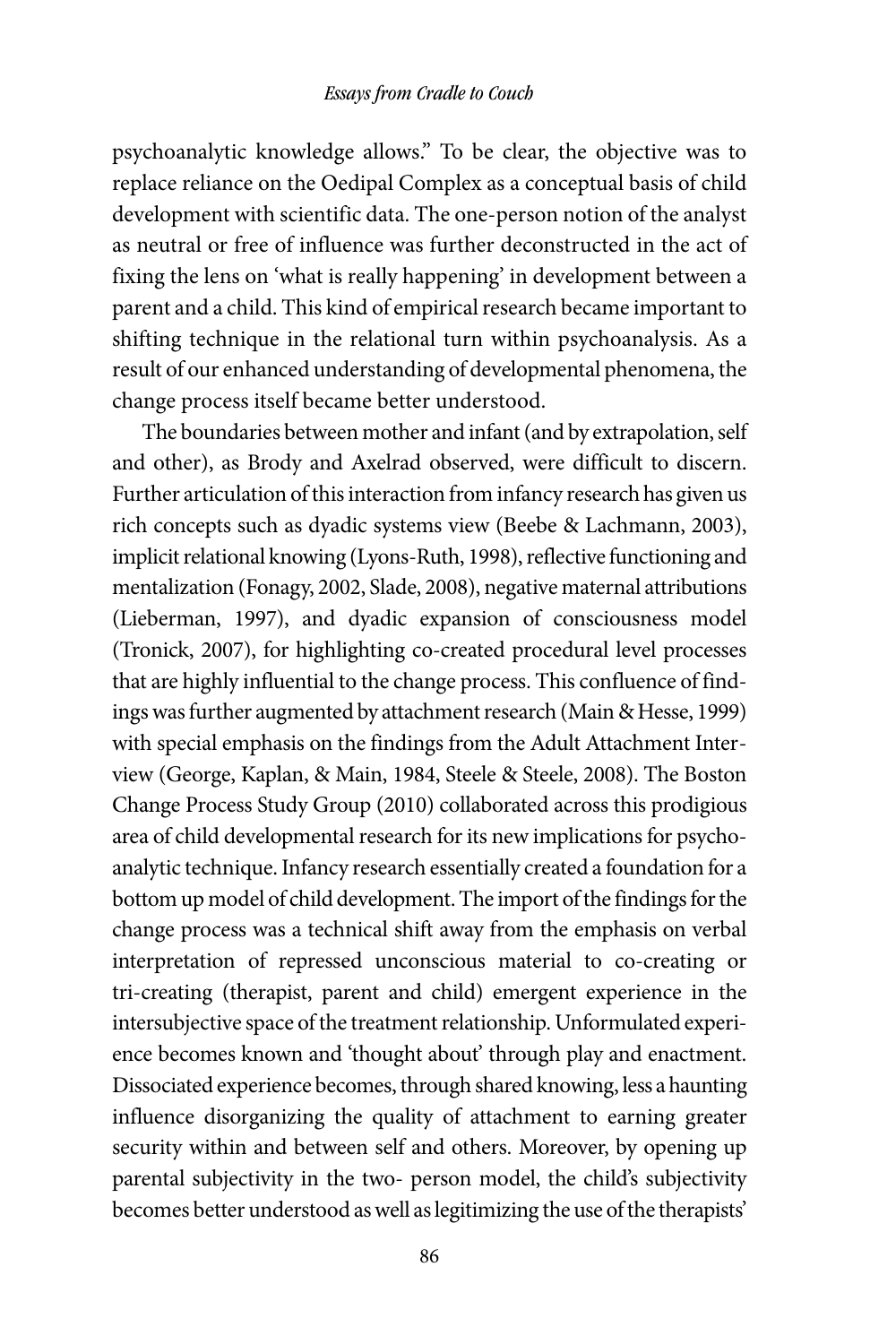subjectivity, as a vector of influence in the bi or multi-directional treatment process.

Consider the following comments regarding opening up the domain of parental subjectivity in the introductory remarks of Brody and Axelrad's study, Mothers, Fathers, and Children: "A parent may be gladdened by the child's progress or fearful or guilt‐ridden because of the child's troubles; a parent's defensiveness may be more of less reinforced; he or she may acquire insight, gain or lose control of ego functions temporarily, or identify the child with his or her own parents or siblings; superego pressures in the parent may be, and usually are intensified. New tasks, new sensations come into play, suggesting that inner changes which may have profound emotional impact, especially on the body ego, are taking place in the parent" (Brody & Axelrad, 1978, p.10). Development is contextualized as a relational event and parents change along with their children. The transformations that happen are different, however, each acts as an influence to the change in the other.

The 'parental mistake' (Jacobs and Wachs, 2002) becomes an opportunity for relational reworking. When and how does a 'parental mistake' become the subject of the child's treatment? How to repair ruptures in the parent‐child relationship? There is no one portal of entry into the tangled knots of troubled parent‐child relationships. Shame can be a formidable force potentially foreclosing an expansive process. In the two cases to be discussed, a port of entry was through the child's play communication. How the child played in therapy was a special communication about the nature of the implicit relational knowing between themselves and their parents. Children express through their symptoms and spontaneous gestures of play where they are stuck and unable to make sense of their interpersonal world. Opening up the clinical domain of playing in the intergenerational spaces is an outgrowth of pioneering infancy research such as the work of Sylvia Brody. Parental influence grew into a more nuanced study of parental subjectivity, part of a mutual, albeit asymmetrical process, and an implicit part of the child's play communication. How the child experiences the subjectivity of the parent and how the parent mentalizes the child's subjectivity becomes part of the tri-constructed work for the relational child therapist. The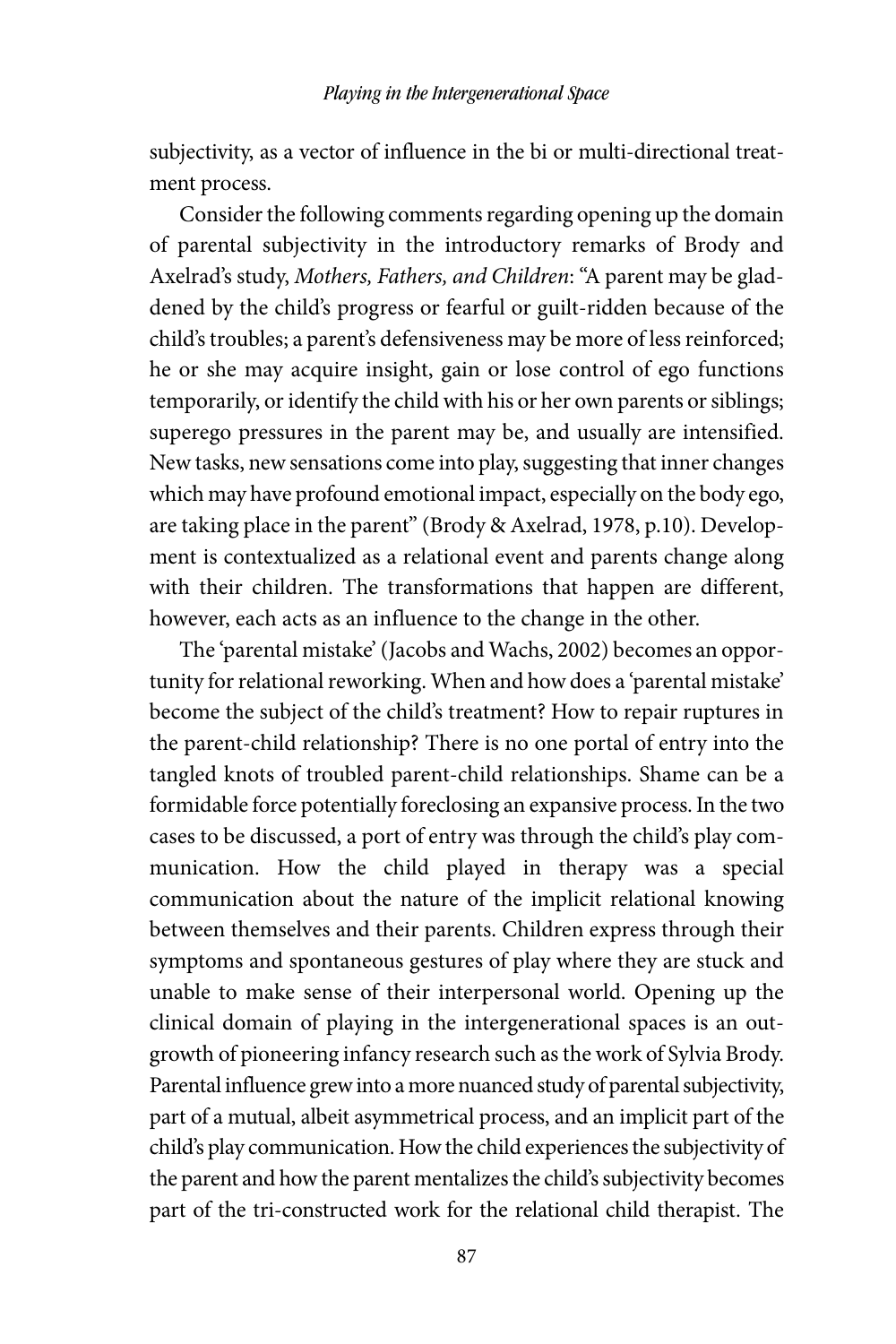child therapist's use of self and play in the paradigm shift to relational child therapy has technically expanded and become more complex. The child is developing in a non‐linear dynamic system and the meaning of the play is seen in this context.

In the shift to discuss two clinical cases some of these theoretical aspects will hopefully be clarified in the discussion. In the first case, the play constructions are transparent as to better illustrate the link between a child's play communications to the implicit affective intersubjective space of the child-in-relation-to-their-caretakers. In the second case, a parental mistake, transgenerationally transmitted trauma, emerged into more explicit focus in the clinical example. In the latter example, relational work between the parent and child transformed the quality of the attachment.

## **FIRST CLINICAL EXAMPLE: PLAY AS A PORTAL INTO THE PARENT-CHILD INTERSUBJECTIVE SPACE**



Figure A: Mary's construction of the dollhouse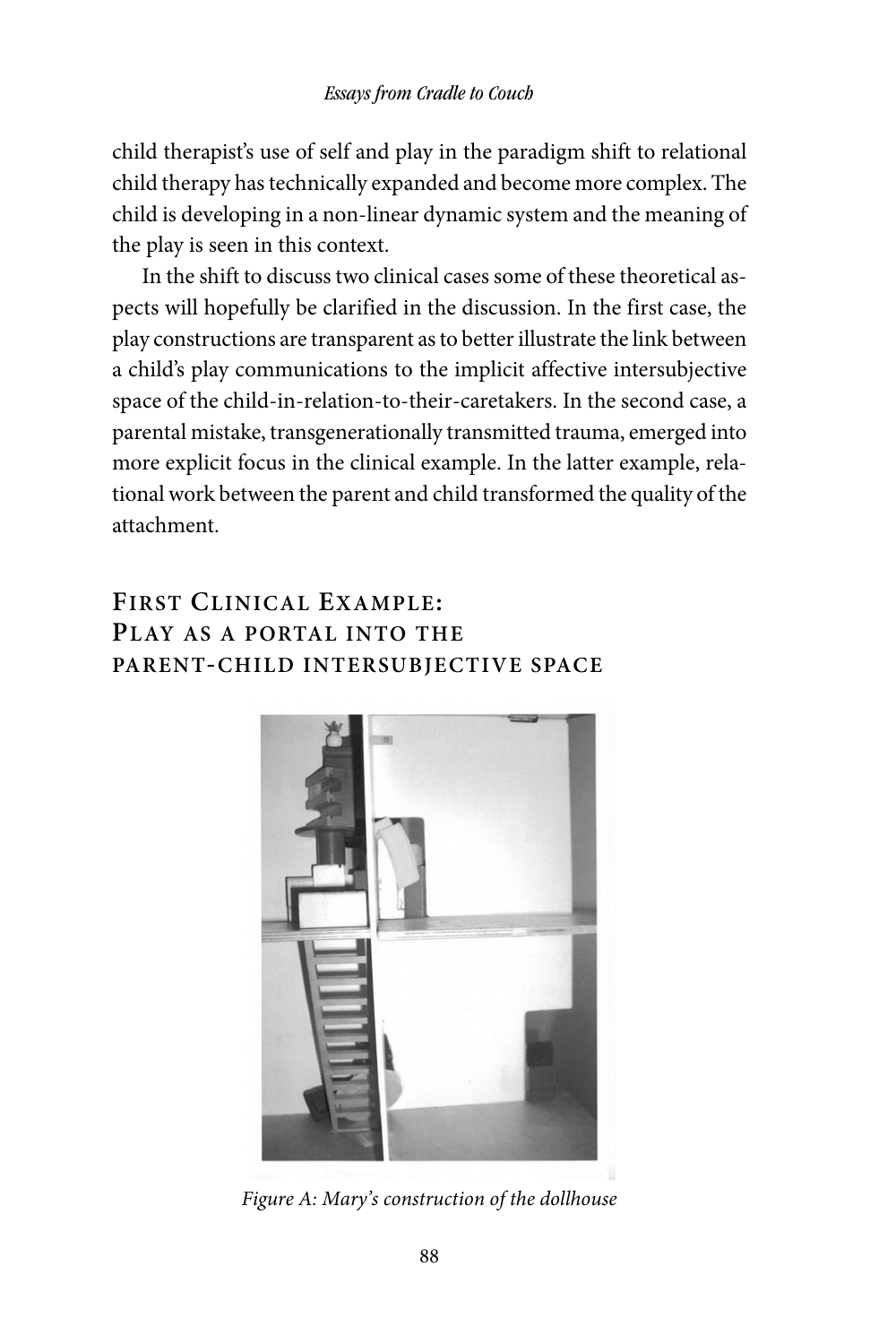The picture of a dollhouse shared above is the construction of a five-year old, whom I will call Mary, in her early play sessions. Ms. D brought Mary for a consultation due to a continuous troubling symptom of constipation, which stimulated a great deal of secondary shame and pain. Ms. D had taken Mary to her pediatrician who found no physical cause for her constipation and impacted colon and a psychotherapeutic consultation was recommended. Subsequent to her parents' messy and bitter divorce when Mary was two, she and her newly single mother and sister moved to a different city leaving their father behind. Mary couldn't tell me about her troubles, she was 5 years old, however she showed me.

I took pictures of the dollhouse Mary constructed after she left the session. If you will notice every entryway in the house is clogged. The doll furniture was used to stuff up the spaces between the rooms. The dollhouse is essentially constipated; every portal is blocked, nothing can get in or out; the house is in lock‐down. The house was a representation of her embodied troubles. Mary giggled as my character attempted to move around the house and complained that she can't seem to get anywhere she needed to go. My character expressed fear as she tried to move unsuccessfully through blocked passageways: "Jeez, these chairs could fall down on me!" My character expressed feeling terribly alone: "is anyone there?" And, "Heh, I can't get out!" "Is no one going to come find me?" As a result of playing with a representation of her affective reality, and reflecting on the impact to her body's dysregulation, the following treatment strategy developed. With her in mind, we made a pivot to the intersubjective space of her family. Mary needed help to acknowledge and grieve her losses. In subsequent sessions her mother and sister joined us to talk together, sharing the process of the many transitions and losses the girls had sustained in their young lives. The girls moved around my consulting/playroom, playing, talking, drawing, sitting on their mother's lap (who was sitting on the floor, to be near them) and crying. They described a contemporary fear, how afraid they were when their mother and her new boyfriend went away on a vacation. The mother newly registered, with my help, how that must have been scary to them. The girls had never been to the vacation spot the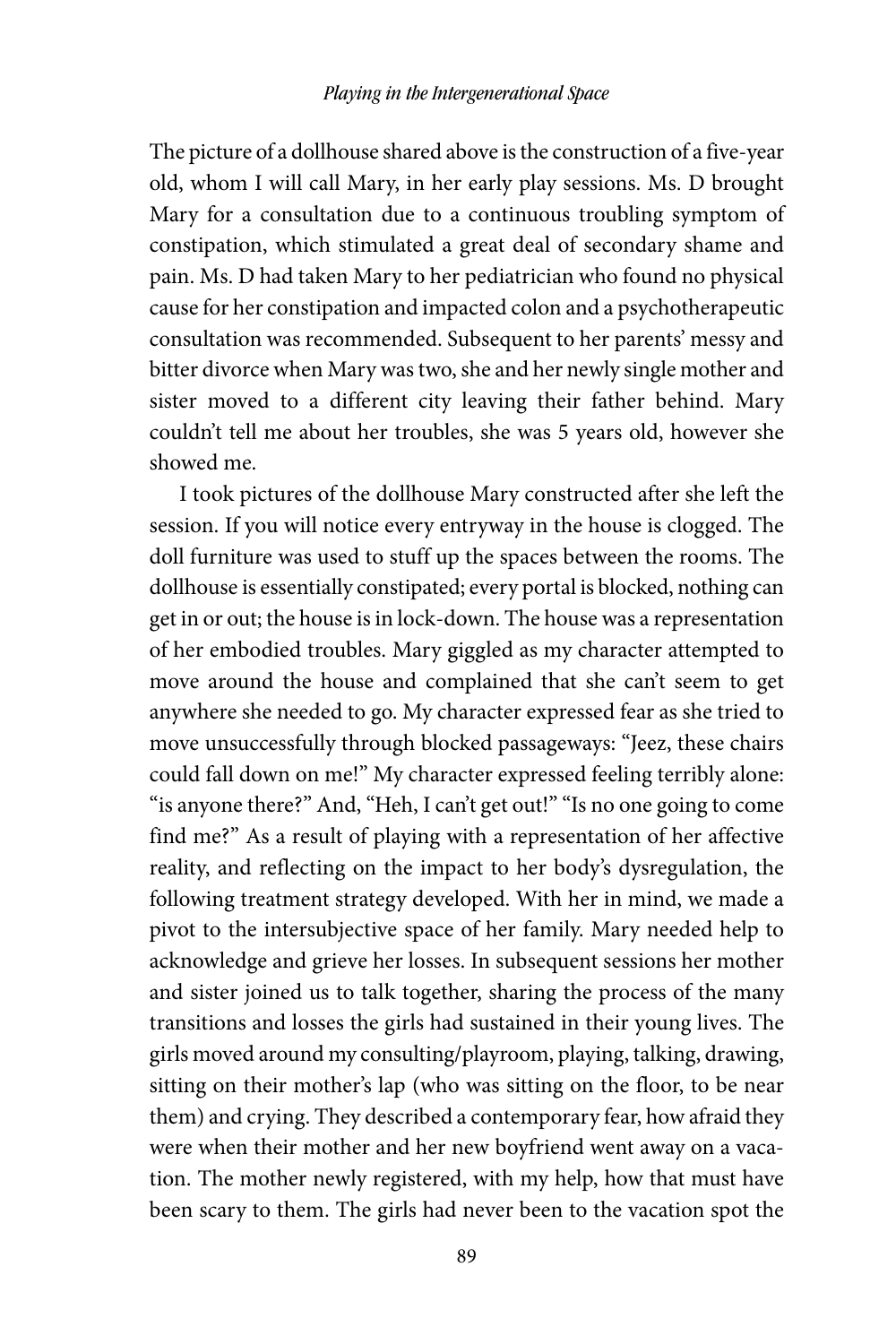mother was going to and they had trouble imagining it. They wondered what was the fate of the new boyfriend? Would be become a stepfather, they wondered? The question, what about their father they didn't dare ask. The girls further elaborated what had been troubling and confusing to them by drawing pictures of a dog they had when they lived in their old house with their father. They explained to me how sad they felt when they dropped off the dog at a farm, as they prepared to move. As the mother was making her transition, packing up her girls to start their new life, there was an implicit relational request to dissociate the affect associated with these changes and Mary was having trouble conforming to the request. She was making a mess of it.

This illustration was a beginning to a therapeutic process that had a number of starts and stops. When Mary's father moved to the area while she was participating in therapy he joined her in sessions as well. We discussed her witnessing her parents in lock‐down. When it was time to go to her father's (in the divorced landscape of alternating living locations) she was 'put outside' so the parents could remain in 'separate rooms' and not have to speak to each other, for example. The interpersonal field was formative for Mary: one she mapped out in her mind and body, disorganizing her regulatory mechanisms. What's outside is inside, what's inside influences what happens outside. This was 'the material' she drew from for her play, she was trying to make sense of the split off worlds of her parents, and she created a house with blocked access. It was the implicit field of her family and her self‐development was vulnerable to the chaos.

Shining a light on the outside, the interaction, in a frame by millisecond frame of infancy research, has enhanced our ability to privilege the interaction and its effect on Mary's symptomatology. The psychic equivalence of her symptoms necessitated the scaffolding "a third" space, a therapeutic play space, not inside and not outside, but in the overlap of both, a pretend space to make explicit her feelings, and to move them out of her body. The mourning process was facilitated with support, and validating her experience within her family context, began the project of building an intermediate zone for representing her experience, and therefore her self‐agency.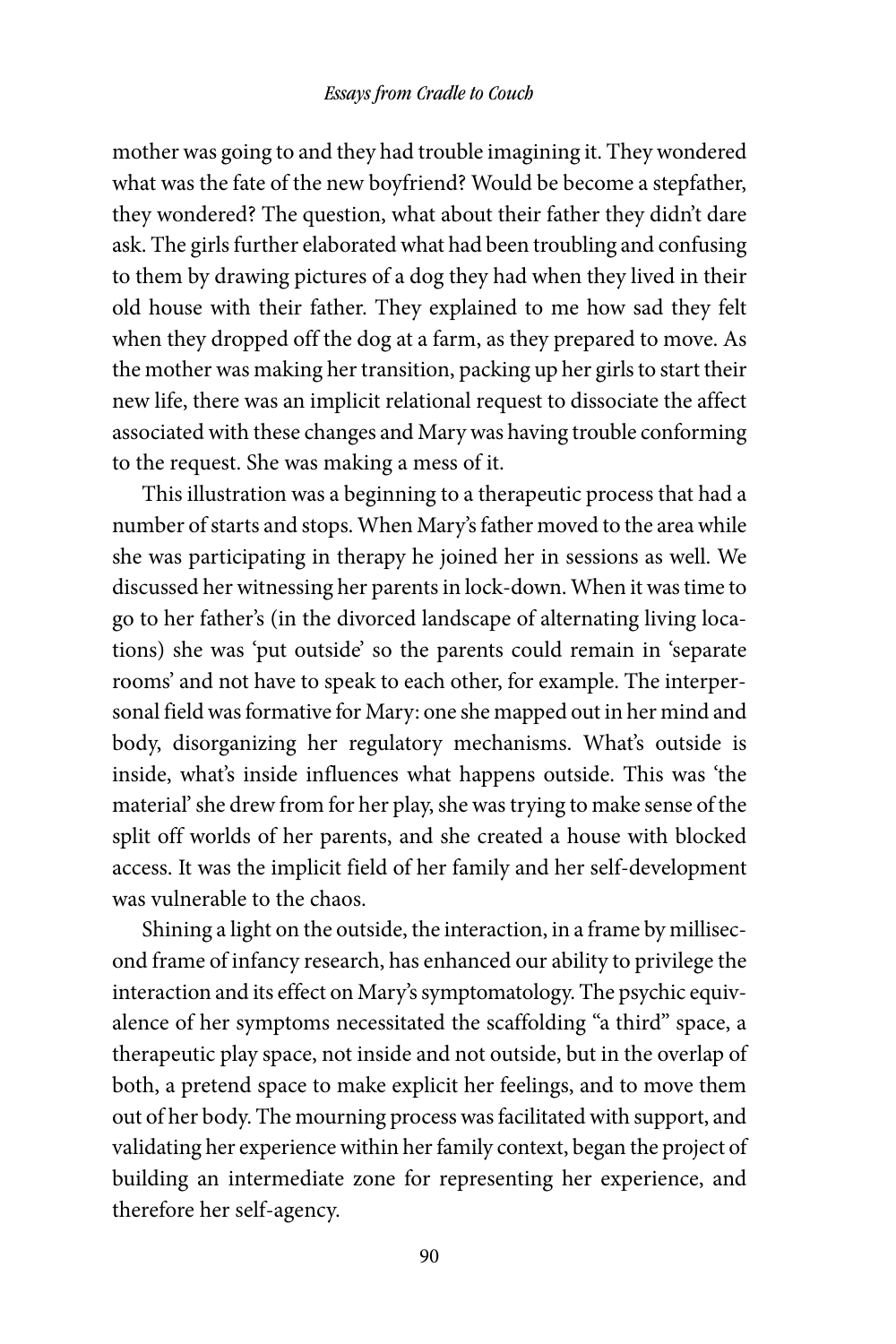## **TRANSMITTED INTERGENERATIONAL TRAUMA IN THE IMPLICIT SPACE**

"If you cannot get rid of the family skeleton, you may as well make it dance." George Bernard Shaw, Preface, Immaturity.

The mechanism of transmitted trauma to the next generation, or secondary generational effects (Main, 1999) is primarily in the procedural (Seligman, 1999), and implicit realm of experience. The play space is highly sensitive to registering the effects of intergenerational trauma. The parent's dissociative defenses, developed in relation to their primary trauma of the past, are co‐creating an incoherent experience and fear in the child, which is a secondary trauma. The child in this intersubjective circumstance is frustrated in his/her attempts to understand the intentionality of their attachment figures, which serves as a developmental interference to mapping a theory of mind. The child wonders what is going on here and why the sense of danger? Mary embodied her fear; it was non-mentalizable. Added to the confusion, is the affective counterpart of parental dissociative defenses, for example, 'when I (the child) become helpless or scared and cry out it creates, 'crazy, mad dad' or 'withdrawn, gone mom.' This is the legacy to the next generation of the dissociated trauma on the part of the parent, it is felt and experienced, but the reasons for it are unknown and therefore incoherent to the child. Their compass to the social world is in need of repair. In the circumstance of transgenerationally transmitted trauma, the child's symptoms are incoherent to the parents, as well. The dilemma in the parent-child relationship describes what is inherent to disorganized attachment: "fright without solution" (Hesse & Main, 2000).

Locating the intergenerational vulnerability is an **opportunity** for the child in the present moment of his/her development and for the parent to re‐represent the past experience. The child serves unwittingly as an evocative trigger to this aspect of the unresolved past in their parents (Coates, 2012). The adversity was defended against in the first generation (a parent's childhood trauma) and now in the next generation comes an opportunity for the parent to find meaning for the experience.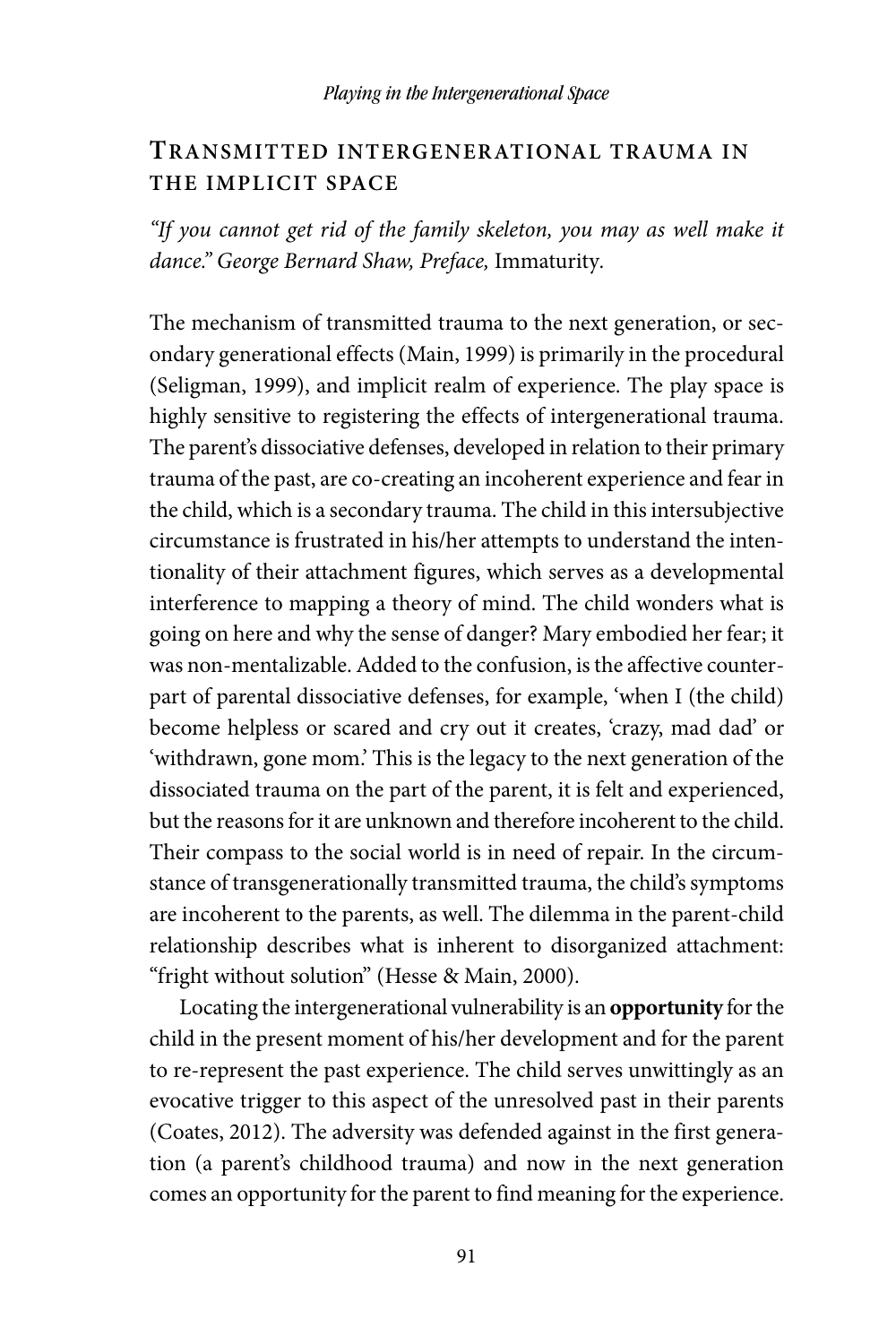In addition to the trauma affecting their child, it is also happening at a distance from the parent; it is one step removed. These two factors (that are both different and the same) set up the conditions to potentially resolve the trauma within the parent‐ child relationship. The parent has new circumstances influencing the motivation and ability to grapple with the trauma. Dissociation was 'called in' to defend against the primary trauma, (an attempt to get rid of the skeleton, in line with the Shaw quote) however, in the secondary context of the next generation, new possibilities for therapeutic action emerge. Is there adequate distance, in adulthood, and concern/responsibility/love as a parent, to expand consciousness and see what had heretofore been felt as too scary? In the opportunity to recontextualize the trauma, the parents become instrumental in their own healing through recognizing their child. What had been a psychic equivalent mode of relating matures to a more differentiated mentalized ability within the parent to their child. Opening up dissociated trauma is experienced as dangerous and destabilizing, a vulnerability likely contributing to partial success or failed treatments. It is not always so easy to get the skeleton to dance.

## **SECOND CLINICAL EXAMPLE THE NEXT GENERATION: A FUTURE'S DANCE WITH THE PAST**

In this next clinical piece, I will share a repetitive game Margaret invented during her play therapy when she was eight. I will then leap ahead and focus on family work when she was thirteen to illustrate the child's development of self agency in her relational context through the impasse of transmitted intergenerational trauma. I had seen the child when she was eight years of age because she was unhappy, and socially anxious. She had temper tantrums the night before a test at school, for example, fearing she would not be ready.

In her play therapy, when she was eight she made up a game. She instructed that I was to close my eyes, stand in the middle of the playroom and try and guess if, when and where light touches of a tissue were felt (it could have been my left arm, right shoulder, my head, and it may not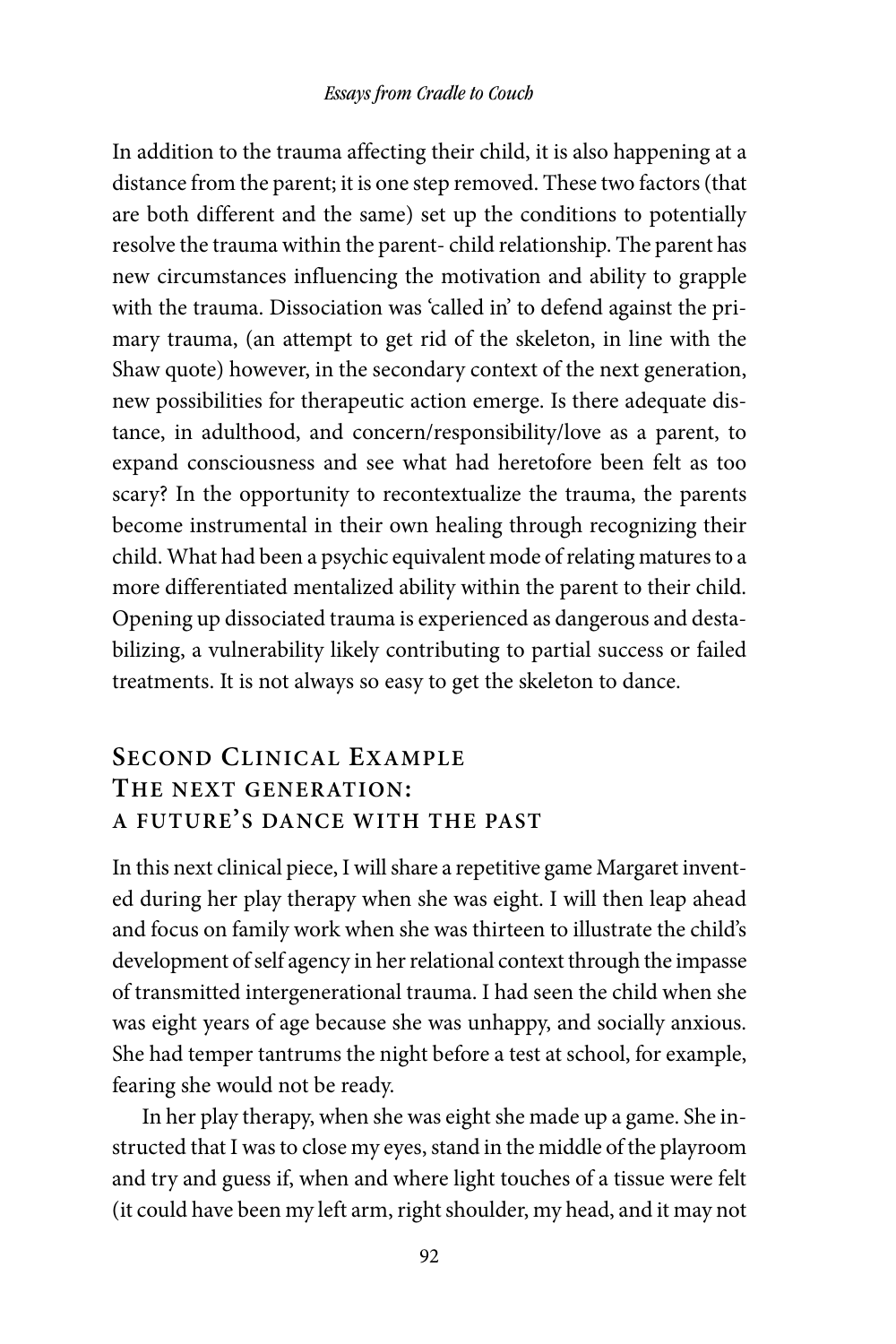have happened). This game was a unique variation on the popular game of hide and seek. I wondered what she was trying to tell me about her implicit affective experience? Could she be trying to tell me how confused she felt? She laughed as I shared my confusion and inability to be sure of what in fact happened with my eyes closed. The "other" in the game, is holding onto a secret that is having an influence on 'me'. I think I felt the tissue, but I am not sure I am right about that, did it really happen? I don't know if I can have confidence in my knowledge because while I felt it I don't know for sure. The experience of getting it wrong, repeatedly, without a way to "see" what is going on, was frustrating. This kind of affective experience brought forward in the play, is the kind of implicit field that is disorganizing to the developmental need for a social compass. Can I know what I know? It was interesting to me that Margaret would return to a next session and say, "let's play that game again!" The meaning of this sequence didn't fully make sense to me until she arrived back for some work when she was thirteen.

Margaret had made some progress during her play therapy and her parents discontinued the work after a year and a half, when she was ten. Sporadically, over the course of two years, her parents returned for consultation around parenting issues. A year following these sporadic parental consultations, the parents arrived back in a crisis. Margaret's distress had escalated and she was saying she wished she were dead. Margaret, who was now thirteen, was depressed, anxious, and irritable in the family. The intervention shifted to family sessions to respond to the crisis and due to the working alliance that had developed over the past few years. The session I am about to share is at the resumption of her direct participation in therapy. In the initial family session, as the parents began to talk, Margaret stormed out of the room and went to the bathroom down the hall, slamming the door. She was highly reactive to what they had to say. She returned to the session, explaining that she felt blamed for everything all the time. Her little brother was creating paper airplanes with misspelled words and from behind the couch he sent messages of doom, that we better get out of here, go home.

In a subsequent family session Margaret's mother called attention to an upsetting afternoon. She shared that her husband, Margaret's father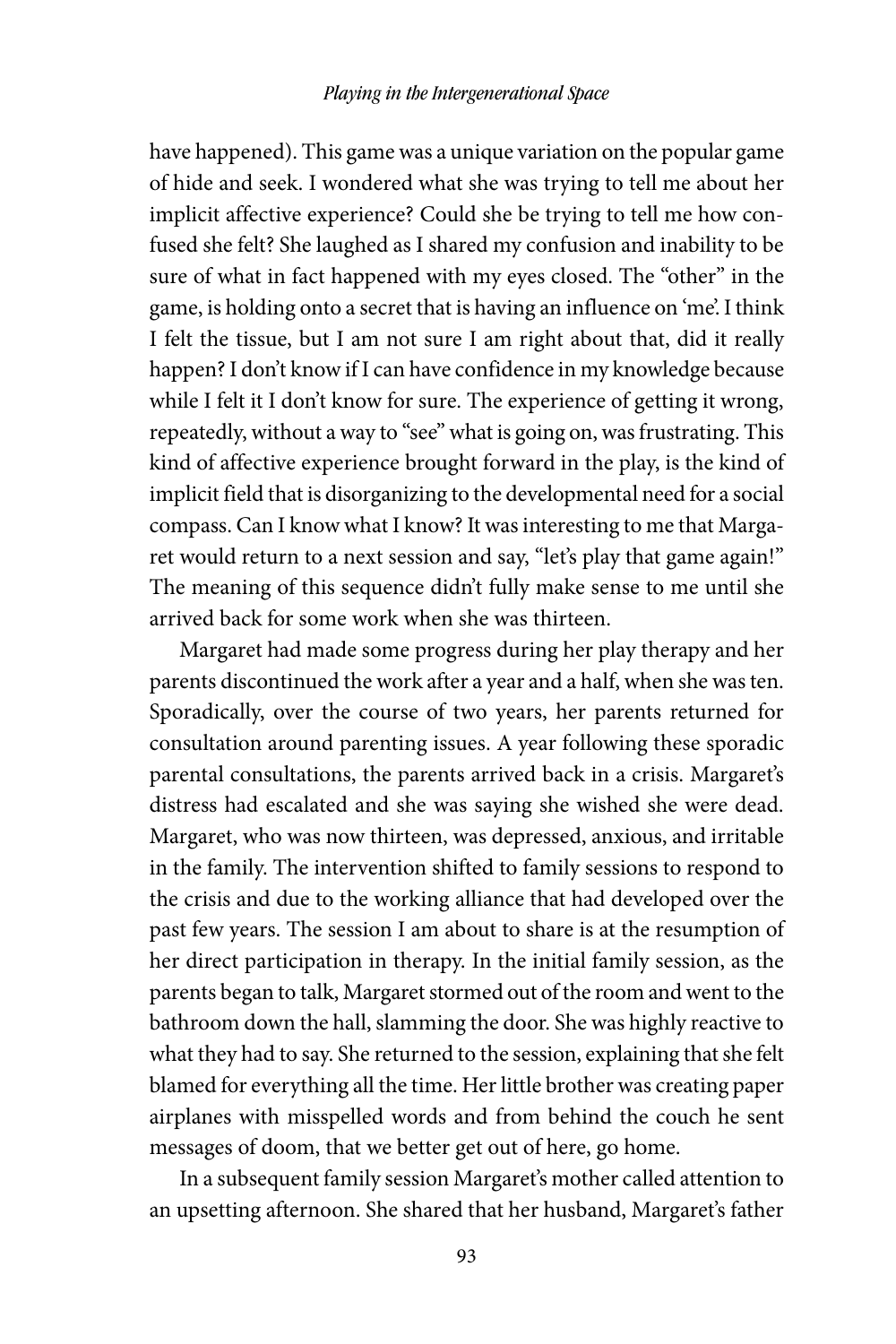had become very upset and shouted a long list of expletives about an adult concern – the garage door broke and now there are more bills to pay! What the mother was concerned about was that she saw Margaret, who witnessed the event nearby in the driveway, run and hide, shaking as she cried. As an aside, since extended family networks are not serving as a net for parents, children often feel the isolation and presume themselves into the spot of co-regulating parental anxiety. Margaret was overwhelmed and not sure how to regulate all that anger on the part of her father. Nor should she but there she is. Until this time in the family session, there had been no reflection on the child's reaction or state of mind, which now found an opportunity, introduced by her mother. Relevant to this moment in the work, was prior work with Margaret's mother to organize her thoughts to speak her mind, regarding parental and workplace concerns. She was now responsive to her daughter's need for support to speak her mind. Margaret had been sitting with her back turned at the drawing table, however her mother's brave move to begin to mentalize Margaret's experience turned a soft touch of a tissue into a represent‐able feeling. That became the subject of the family work, helping the father to think about the impact of his moods on his children. We shifted to consider his influence in the here and now in relation to Margaret. In this discussion, his daughter turned in her chair to face her father directly and said that the way he acted scared her. Here is her repair, their repair and the way she came to find her self‐agency, asking for her affective world to be made coherent. He began to see the situation from her point of view and this moved the dialogue further, by that, it is meant, both within himself and between them and within her.

This important recognition led to the father's request for some individual sessions. The individual work was in connection to the family work, and allowed him to elaborate now with a kind of immediate emotional urgency, a relevant important circumstance from his childhood. Mr. M (Margaret's father, who had participated in his own therapy and couples work independent of Margaret's therapy) was twelve when he lost his father in a shameful way; his father was arrested and incarcerated for two years. This trauma was kept as a formative secret. Mr. M's father (Margaret's grandfather) had experienced war trauma and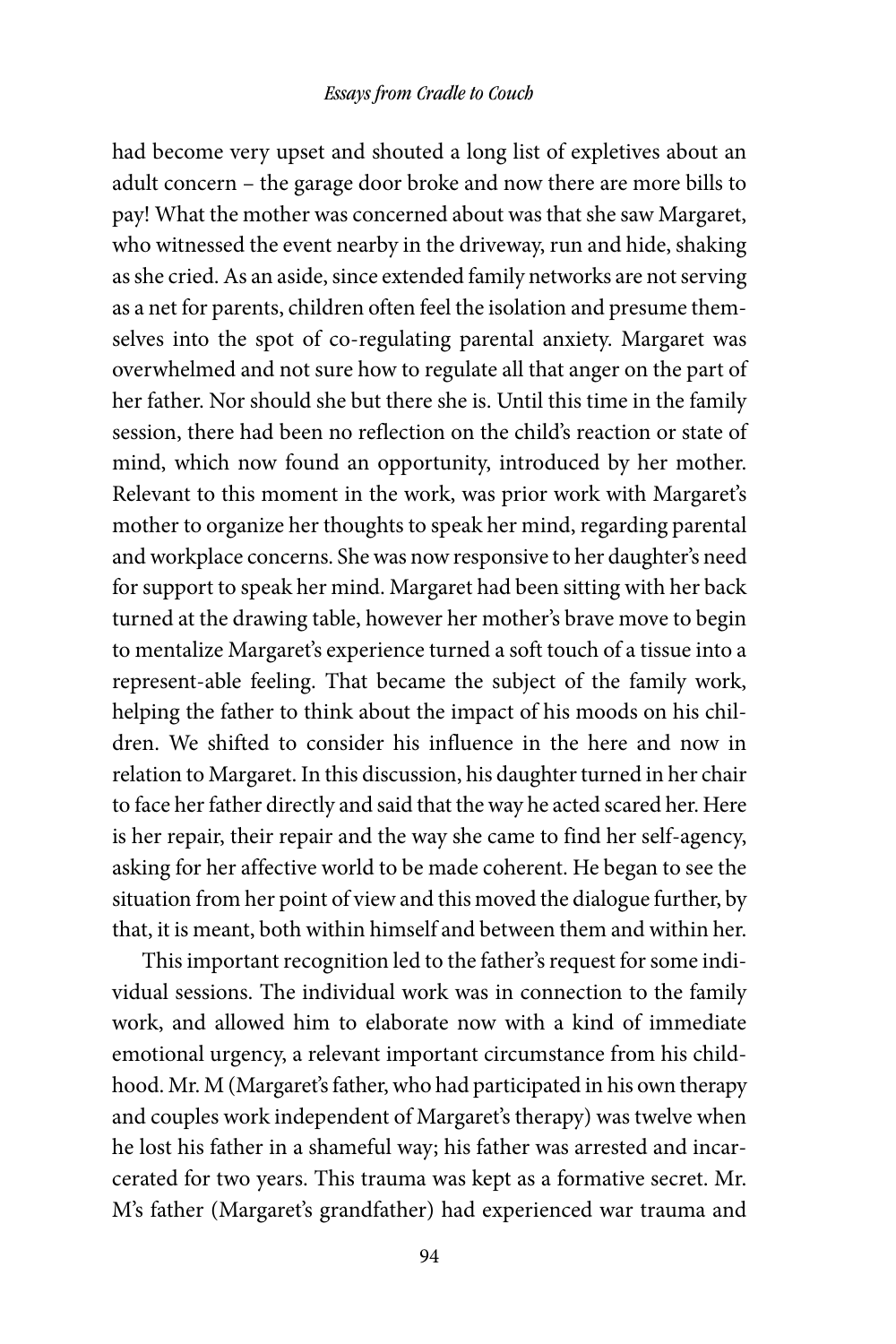was unable to find ways to resolve it. The secrets associated with his war trauma, we conjectured, had likely set the stage for his illegal activity, once returned to civilian life. The many challenges Mr. M faced in conjunction with this loss were discussed. The way he felt parentified to take care of his mother and younger brother, the shame he felt in the community and the doubts he carried about himself and sadness, confusion and anger toward his father. His fathering was deeply influenced by the feelings about his father from his childhood. We were able to draw connections between his experience as a child to what was happening to his daughter as she was becoming so depressed and anxious. He further began to see that he was burdening her with a sense of shame for any infraction. He would emphasize to her that as the oldest she was such an important influence to her younger siblings, saying things to her like, 'how could you do that?' 'What do you think your younger siblings will think?' 'You have to set an example.' We began to see his fear, in relation to his father, intensifying his reaction with projections to his children, most notably, Margaret. We thought about his anxieties and the burdens he carried and how his daughter unwittingly was sensitive to them. As he shifted his stance in relation to her and she became more supported to call him out on his incoherent behavior (too frightened and frightening) she was less anxious and more engaged socially. She was supported to know what she knew, which was that her father was misattributing to her aspects of his past trauma. He began to recontextualize his trauma, deescalate his fear, feel forgiving to his father, and then to himself. When the "skeleton was asked to dance," that is, reflect on what had been shrouded in pain and fear, Mr. M could see the present moment differently. He was a different father, and what happened to his father is not going to happen to him or his daughter. They will not have to experience abrupt departures. Margaret's father wrote a narrative of his childhood experience in conjunction with this work that he shared with me. In knowing what he knew, in a new way, he could trust in his own fathering at a time of heightened fears. The psychic equivalent aspects of the unresolved trauma were compromising the next generation's attempt at development. He felt more confidence regarding his fathering and appreciated his daughter more. The normative challenges of differentiating at her adolescence were triggering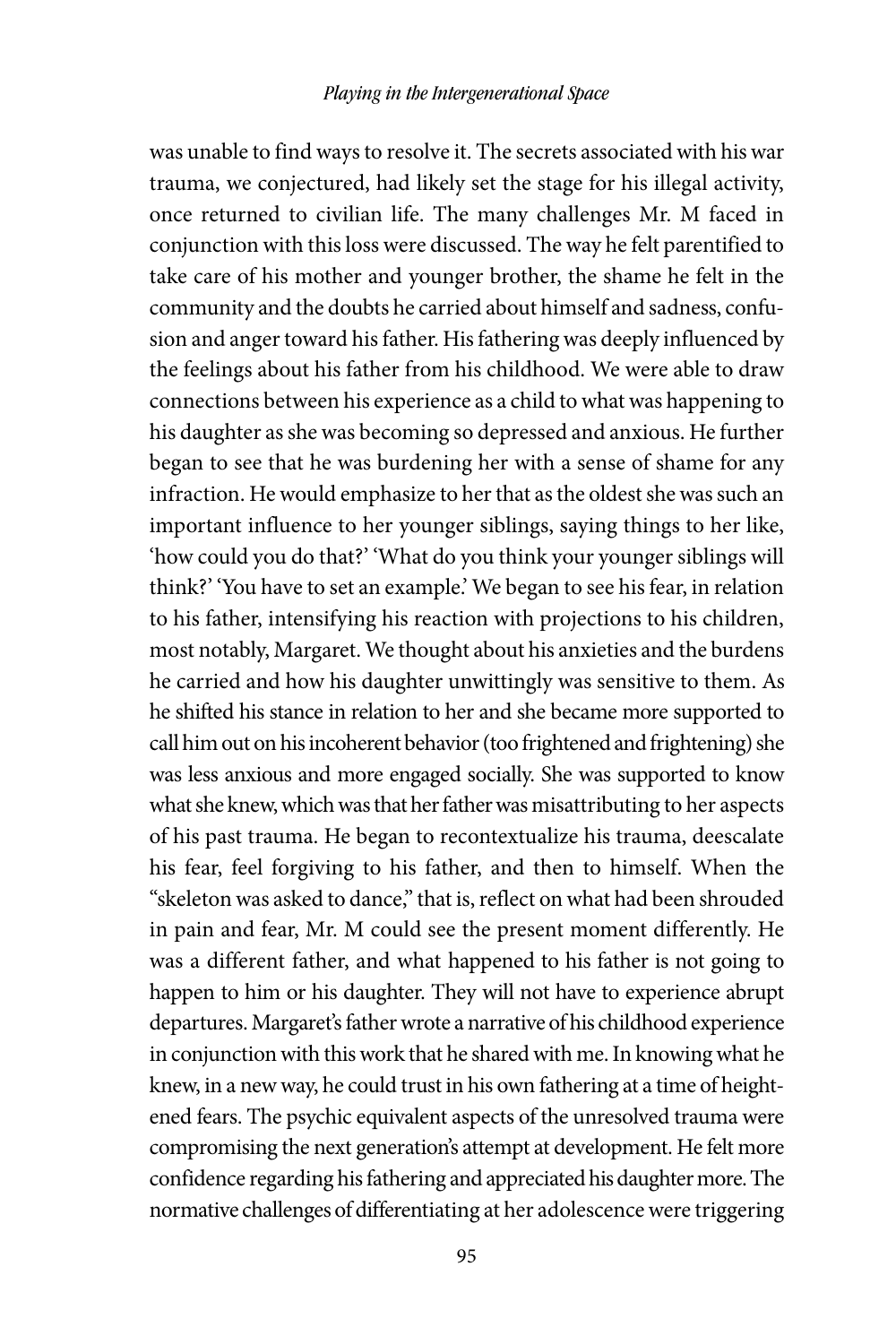loss and trauma for which the system couldn't affectively regulate. The broken garage door wasn't the only thing needing repair. Margaret requested individual sessions of her own after the family work that spanned approximately six months. Her suicidal feelings were no longer in evidence and she was engaged in her academic and extra curricula projects. Her ability to reflect on her feelings took a major developmental leap.

## **DISCUSSION**

The parental transmission of traumatic affect is simply translated; traumatic pain that the parent, when he/she was an overwhelmed child was unable to establish meaning for, and in the act of dissociating it they then became a latent carrier to the next generation. The adults relying on dissociation for the traumatic pain are very susceptible to triggers. That is the tricky aspect; one does not "get rid" of trauma. Parenting a child represents the most common evocative trigger (Coates, 2012). Children become mired in the confusing projections and the parents are mired in it as well. The relationship becomes out of whack and the child therapist is in a unique position to establish the links between them that honors the present capability – busting the past ghostly presences that are living in the present (Silber 2012).

That is what I found so uncanny about what Margaret's tissue game was symbolizing in the first phase of her work. The game was an ingenious metaphor for the "snags" and "chafings" (Stern, 2010) of affective discontinuities felt in her implicit relational world. Stern's reference to disjointed affective experiences as "snags" and "chafings," signifies, "Something feels inconsistent, countering an affective expectation we did not even know we had until that moment; it feels subtly 'wrong' or contradictory or just uncomfortable" (Stern, D.B., 2010, p.82). This description is to elaborate the experience for the adult relational analyst with their adult patient, suggesting an emergent moment in the work. Margaret had an ingenious way of 'telling' me of her experience of "snags" and "chafings"; incoherent affective experiences she was puzzled by in her intersubjective space with her parents. In her tissue game, she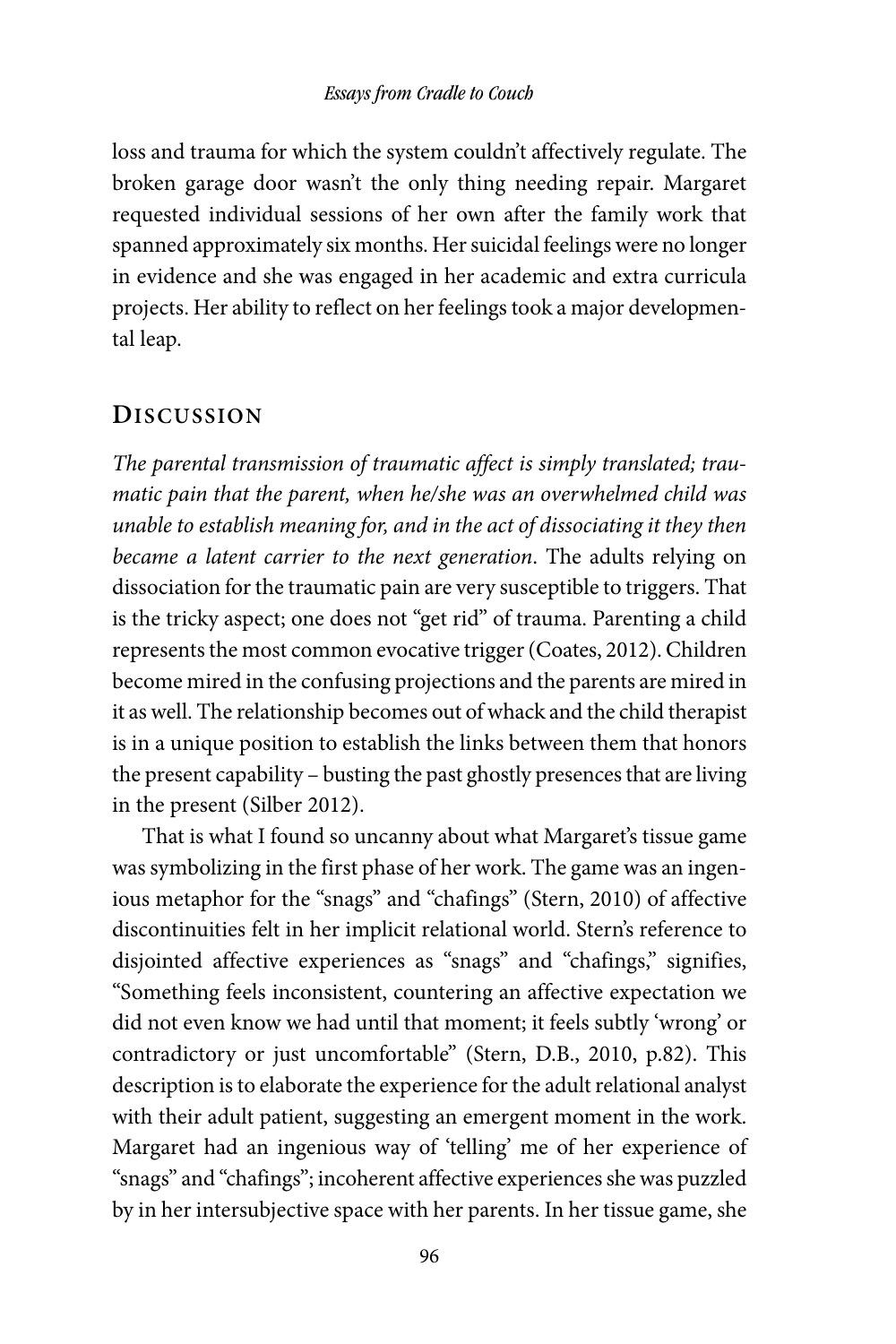created a play sequence for me to understand how confusing it was for her. She didn't know what to believe, and that lonely, scary place in her childhood, was what was validated in her play. This play sequence foreshadowed her ability to assert a claim to make things right; her turn in her chair, to speak directly with eyes open. She was right to think something was wrong, in other words. She requested we play that game again and again. In reflecting back on her symptoms when she was eight, she was overwhelmed by a test at school, terrified that she was going to get something wrong. We did not yet discover the meaning to her perfectionistic attitude. She was overreacting and continuing to try to sort out her parents' overreaction. Her thought process suggested something like this, 'if my parents are this distressed about my behavior toward my younger siblings, for example, maybe that is who I am, someone who should fear it could go terribly wrong?' It was in the later phase, with her parents present in shared work that the tissues/ghostly presences of the affective relational world became more explicit.

As the boundaries of 'who is doing what to whom' while difficult to discern, as Dr. Brody, stated and quoted at the outset of the chapter, an additional layer was added of unpacking multi‐generational influences informing the intersubjective space. This expanded space of inquiry led to Margaret and her parents moving out of a psychic equivalent mode to a more respectful renegotiating of real boundaries at her adolescence. Margaret's father was so worried about her, he felt fearful of being able to protect her, and that he could lose her (or she him), which we were able to recognize as transmitted trauma from his real experience of the abrupt shameful departure of his father at his adolescence. Her 'leaving,' part of a developmental passage, was shrouded in traumatic 'leaving,' and her anguished wish to die reflected the impasse. She was afraid and confused about what the incoherent affect meant and afraid of her father being afraid of her, in his many efforts to control her behavior. The escalating fear to the system is at the heart of the disorganized attachment dilemma. Margaret shifted to talking about anxieties in relation to her peers, in her request for individual sessions. The crisis had passed and she was in a new relational context. Remarkable for the physical differences, the prior stomping out of the room, slamming the door,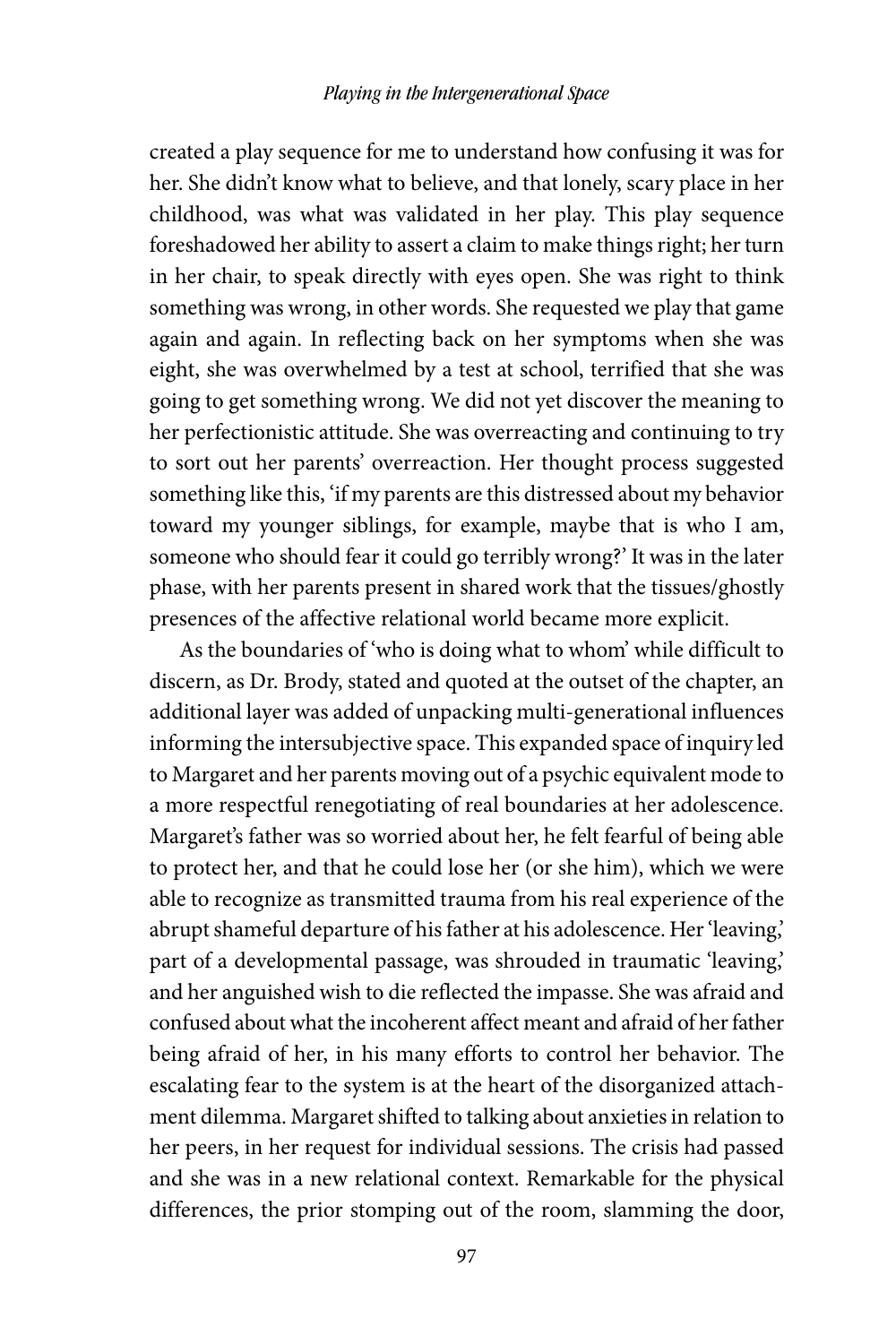#### Essays from Cradle to Couch

refusing to participate, sitting with her back to the others in the room, to her shifting to sit upright and request sessions to discuss her concerns. Her parent's shift in relation to her, felt instrumental to this hopeful expression of her self‐ agency at her adolescence. Her mother felt less confused and anxious about her daughter and talked about being proud of her. Margaret's mother reflected on her own inability to confront her parents when she was a child.

Many parents were perplexed about their children state, "I was never able to speak that way to my parents!" This recognizes the frame of reference for parenting is the experience of having been parented. The current ambivalent wish to change that up, shared by the child as well, is in the present moment of their child's development. How to honor the ghost of the past with a known narrative, and convert the influence from an inhibiting secret that was dissipating to the system was the therapeutic challenge. In the course of the enactment in therapy, the dissociated experience and attendant pain gave way to relief that the present generational moment was different. Like waking from a nightmare, the fear was in relation to the past, not the reality of the present. The boost to Margaret's development, that she had instead the recognizable fears of adolescence, distinct from imagined, projected confusing heightened anxieties for which she was protesting, was a relational achievement. In empathizing with all of them, including mentalizing Margaret's paternal grandparents' troubles, I bore witness to the reorganizing of traumatic experience in the next generation. Kairos, quoted by Daniel Stern (2004, p.7), refers to an opening in the present to expand awareness of what is happening and demands action. New relational patterns have a chance to be formed, in both surviving the break to the old patterns and establishing the link between the evocative present moments to the past. The daughter did not die, though she felt like it and they feared it, it was the old patterns that were represented and mourned. The family moved on to a more complex relation to reality, with a better boundary between themselves and time.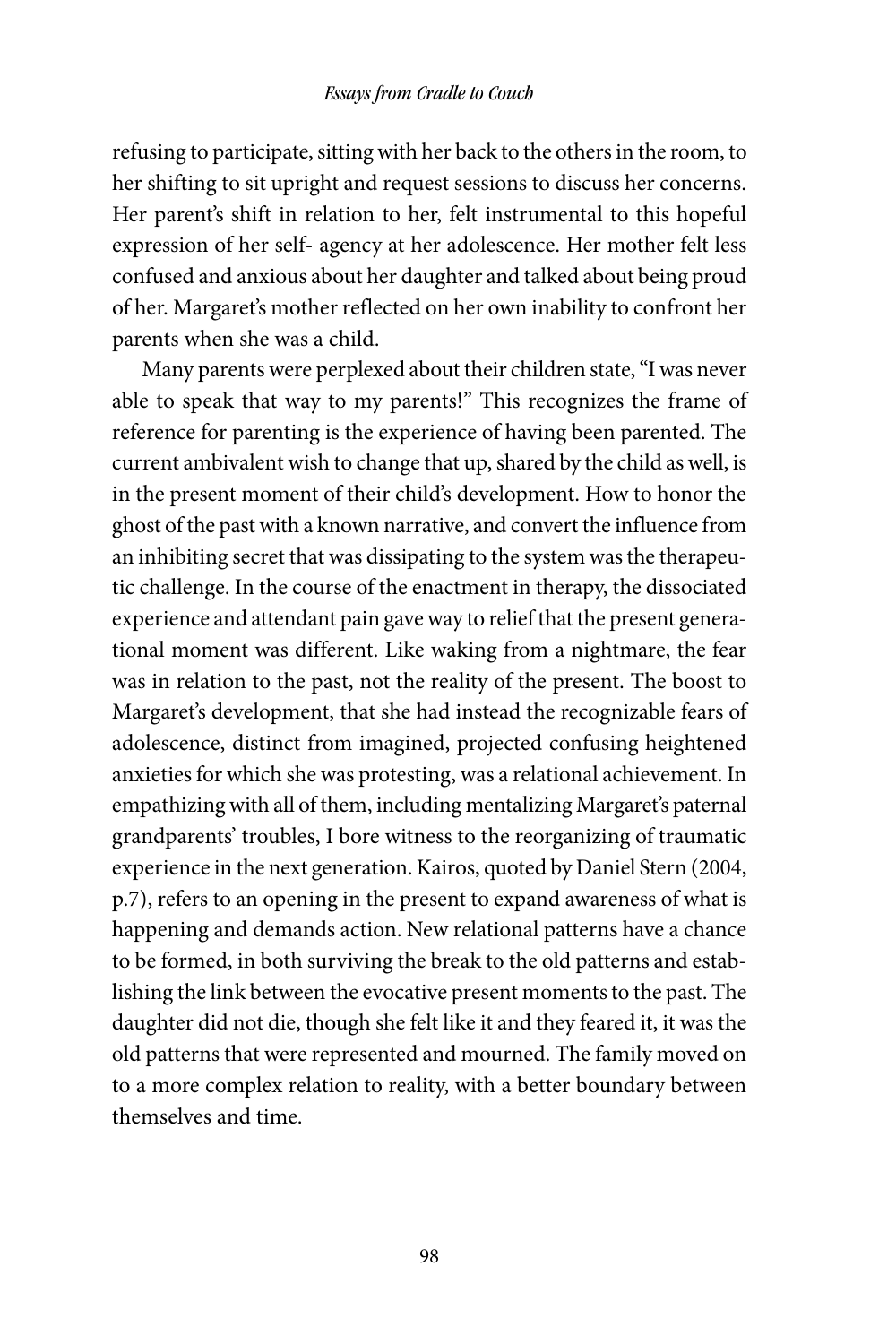## **CONCLUDING DISCUSSION**

In reworking transgenerationally transmitted trauma, parents not only are influential to the child's development as Sylvia Brody set out to document, they can be a vital part of the corrective process. They transform themselves from functioning in a non-mentalizing, psychic equivalent mode of interaction, in relation to traumatic material, to a capacity for recognition in the expanded dyadic communication to their child. The research contributions of the Adult Attachment Interview (Hesse, 1999) are critical to scaffolding this clinical process. The strong connection between the parents' representational world to the quality of the attachment status in their child, established in this research, affirmed the therapeutic direction.

Child relational work involves a non‐linear dynamic view of the open system of the family and therefore incorporates data from multiple parts of the system. Moreover, when working with the impact of intergenerational transmission of trauma within the system an important source of information comes from unformulated experience. The dynamic experience arrives in fragments and is a confluence of experiences across the system. As the system was destabilizing when Margaret was thirteen, from her distress and suicidal thoughts/feelings, her younger brother's missives, her father's parental anxieties and heightened affect and her mother's new assertiveness, there were multiple indicators of chaos in the shifting forces. In the parent's ability to take responsibility and recognize past trauma as interfering in their present relationship to their child, a newfound freedom to interact emerged. The interaction between Margaret and her siblings became less competitive and more playful subsequent to this work.

There are hazards to this kind of relational work. There have been other cases for which suicidal thoughts, comments, and even gestures on the part of the child and/or the parent have accompanied reworking of the intergenerational transmission process. The suicidal ideation became a 'thing of the past' as the change in the present relationship stabilized.

There are several ports of entry into the complex intersubjective space of the parent-child relationship. The child's play expresses their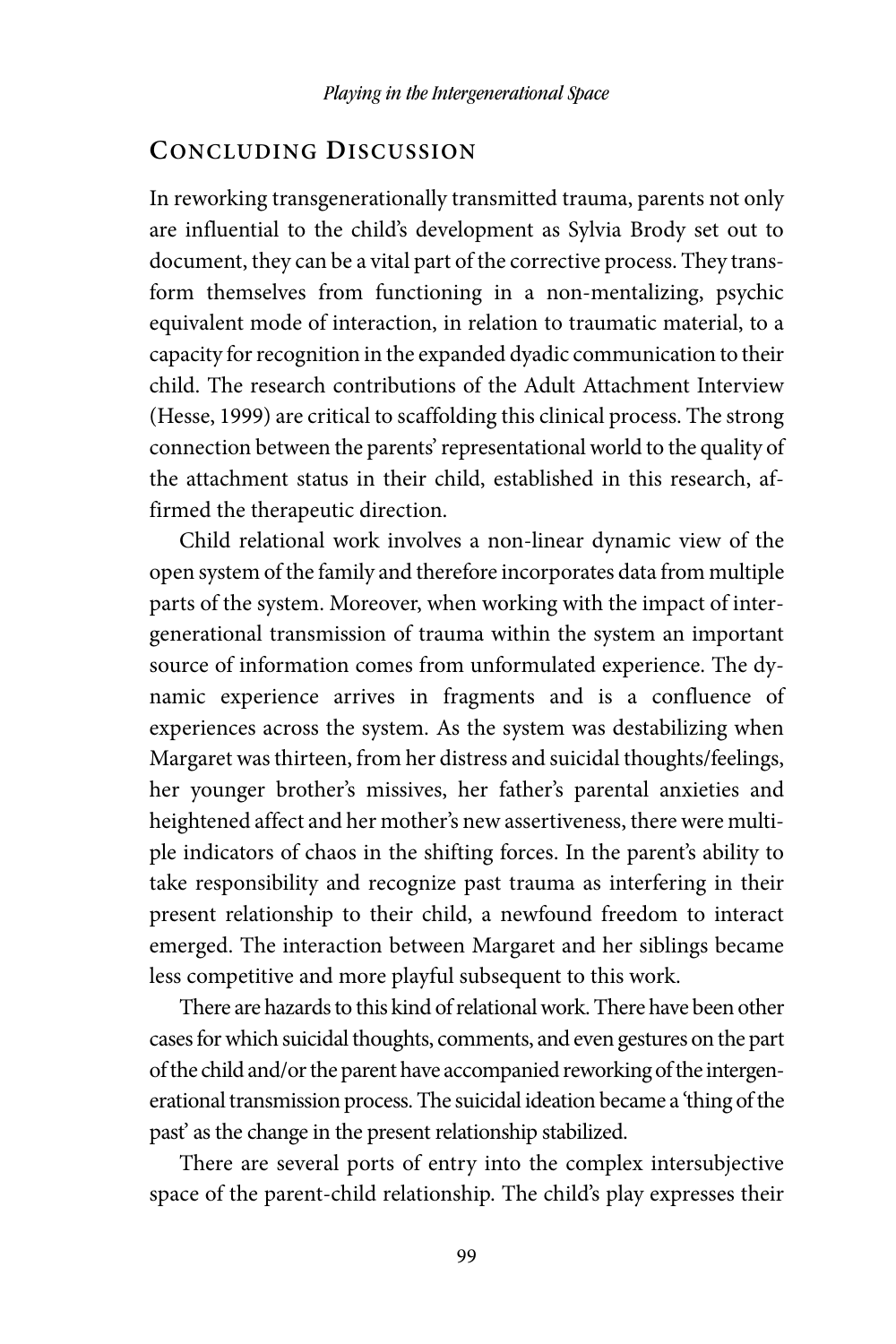interpretation of events and therefore offers an opportunity to mentalize the child's perspective. Margaret and I played at the frustration she experienced in relation to her implicit relational space. The recognition of affective inconsistency (she knew I knew), represented in the play of the tissue game, further developed her resolve to authentically speak about her confusion with a direct gaze in her treatment context. The blindfold came off and she asked for reparation. The pivot to the parents was a clinically expansive shift and increased the complexity of the process.

Child relational therapists are in a unique position to continue to explore the clinical implications of infancy research for the purposes of linking generations in the shared pursuit of more complex knowing and being. Exposing the 'naked' vulnerability (in reference to the emperor) of the intergenerational relational space, in all it's vitality and blurred boundaries, errors, misattunements, distortions, and deletions, makes it real and creates the possibility of dance or repair into the next generation. Psychoanalysis has historically been reluctant to bring the implications of parental influence into direct focus for child treatment. Sylvia Brody was mindful of this resistance yet moved forward, as she stated, 'in the way acceptable to the general scientific community and with reliance on as few metaphorical concepts as our present psychoanalytic knowledge allows.' It is within the future of relational psychoanalysis to continue to develop clinical skills for working within this tri‐created intersubjective space of mothers, fathers and their children.

#### **REFERENCES**

- Beebe, B., Lachmann, F.M. (2003) The Relational Turn in Psychoanalysis: A Dyadic Systems View from Infant Research. Contem. Psychoanal., 39, 379‐409.
- Brody, S. Axelrad, S., (1978). Mothers, Fathers, and Children; Explorations in the Formation of Character in the First Seven Years. New York: International Universities Press, Inc.
- Coates, S. (2012). The Child as Traumatic Trigger: Commentary on Paper by Laurel Moldawsky Silber. Psychoanalytic Dialogues, 22, (1) 123‐128.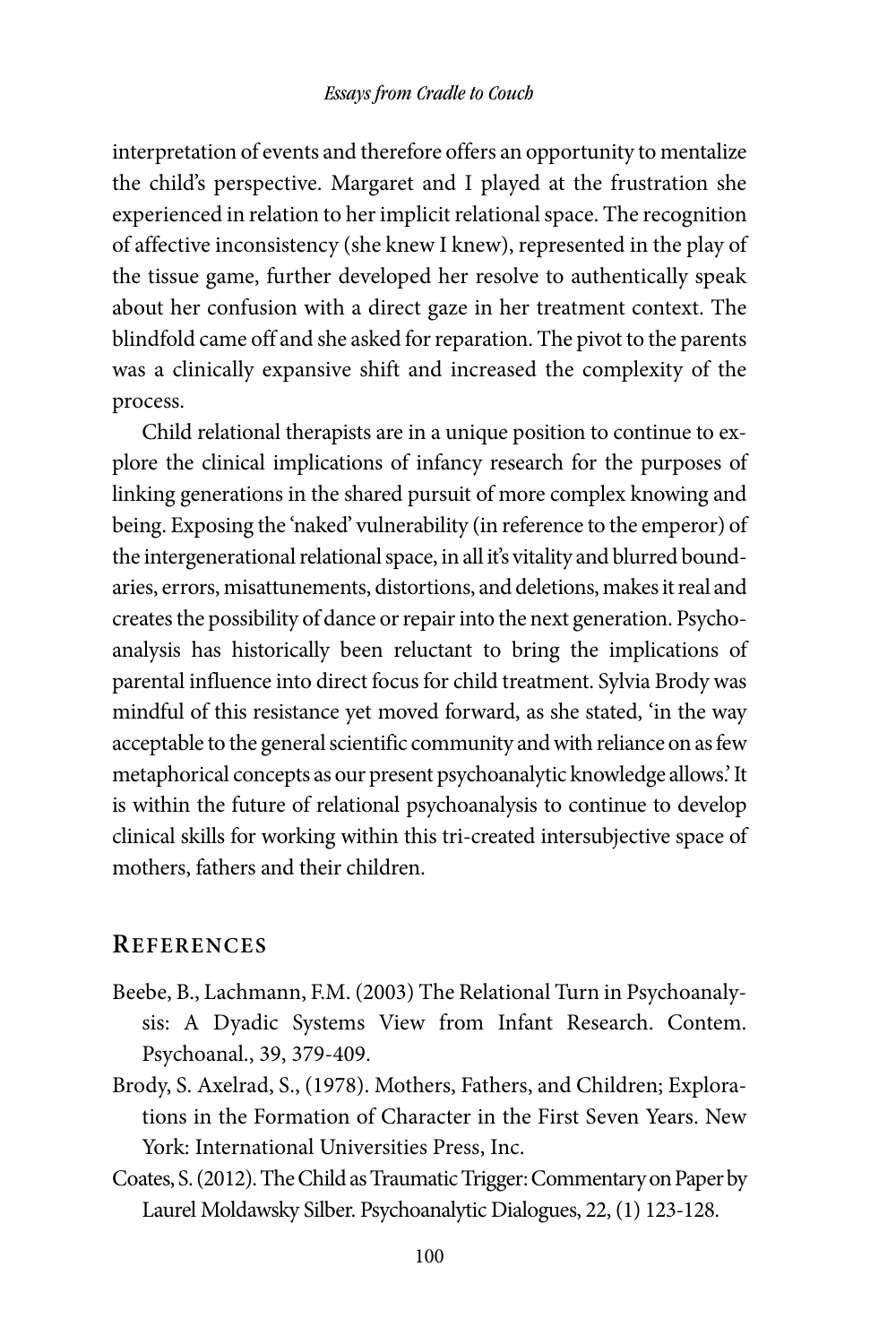- Fonagy, P. Gergeley, G., Jurist, E., & Target, M. (2002). Affect regulation, mentalization, and the development of the self. New York: Other Press.
- George, C., Kaplan, N., & Main, M. (1984, 1985, 1996). Adult Attachment Interview [Unpublished protocol]. Berkeley: Department of Psychology, University of California, Berkeley.
- Hesse, E. (1999), The Adult Attachment Interview: Historical and Current Perspectives. In Handbook of Attachment: Theory, Research, and Clinical Applications, (Eds.) Cassidy & Shaver. New York: Guilford Press. p.395‐433.
- Hesse, E., & Main, M. (1999). Second-generation effects of unresolved trauma as observed in non‐maltreating parents: Dissociated, frightened, and threatening parental behavior. Psychoanalytic Inquiry, 19, 481–540.
- Hesse, E., & Main, M. (2000). Disorganized infant, child, and adult attachment: Collapse in behavioral and attentional strategies. Journal of the American Psychoanalytic Association, 48, 1097–1127.
- Jacobs, L. & Wachs, C., (2002). Parent Therapy; A Relational Alternative to Working with Children. Northvale, NJ: Jason Aronson, Inc.
- Lieberman, A. (1997). Toddlers' internalization of maternal attributions as a factor in quality of attachment. In L. Atkinson & K. J. Zucker (Eds.), Attachment and psychopathology (pp. 277–291). New York, NY: Guilford.
- Lyons‐Ruth, K. (1998) Implicit Relational Knowing: Its Role in Development and Psychoanalytic Treatment. Infant Mental Health Journal, vol. 19(3), 282‐289.
- Seligman, S. (1999). Integrating Kleinian Theory and Intersubjective Infant Research: Observing Projective Identification. Psychoanalytic Dialogues, 9, 120‐159.
- Shaw, G.B. (1930) Immaturity, London: Constable and Company, Ltd.
- Silber, L.M. (2012). Ghostbusting Transgenerational Processes. Psychoanalytic Dialogues, 22, (1), 106‐122.
- Slade, A. (2008) Mentalization as a Frame for Working with Parents in Child Psychotherapy, in Mind to Mind; Infant Research, Neuroscience and Psychoanalysis, (Ed) Jurist, Slade & Bergner, New York: Other Press, 307‐334.